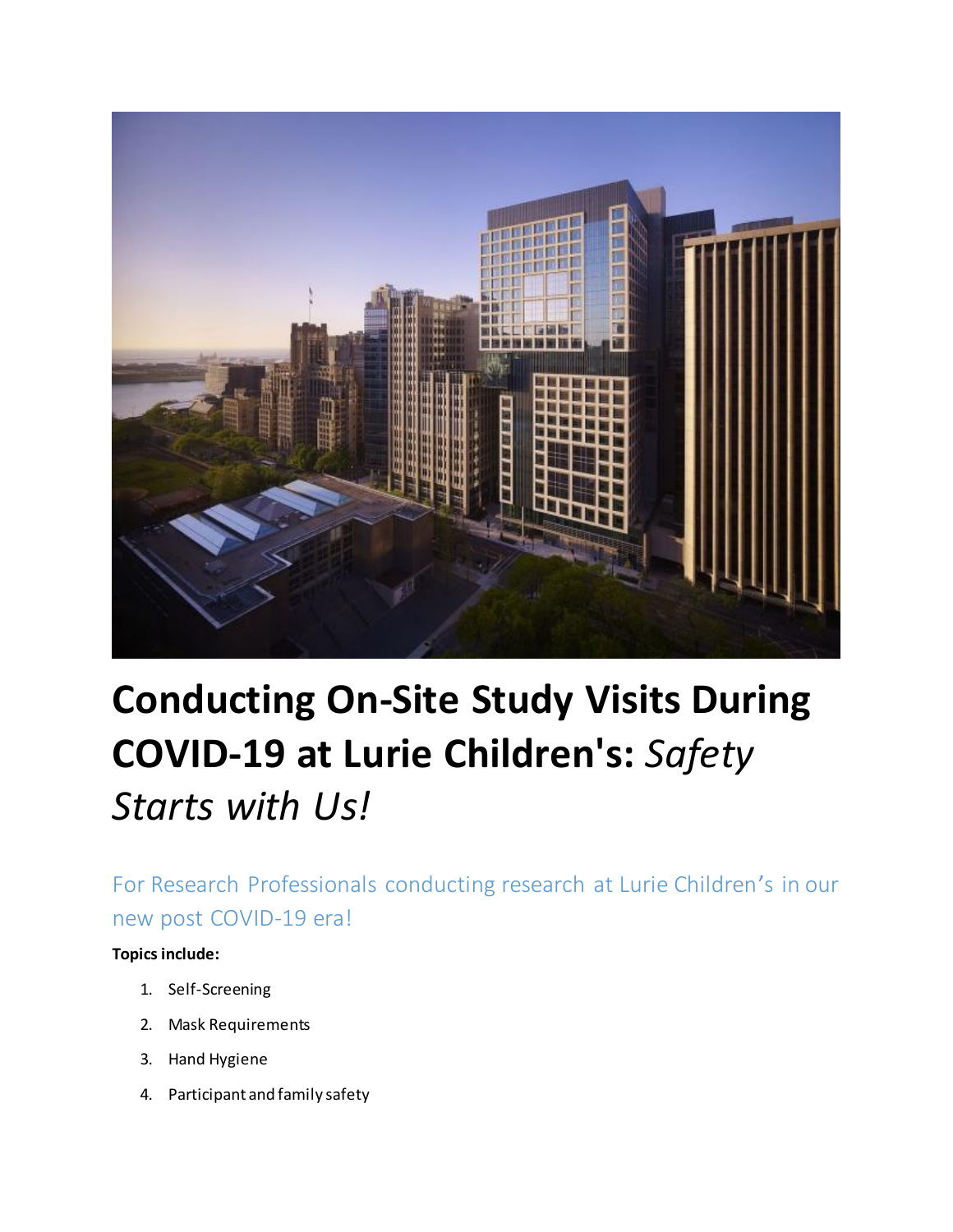- a. Screening
- b. Expectations and Tips for participants
- 5. Things to remember when conducting research

# **1. Self-Screening**



**Importance:**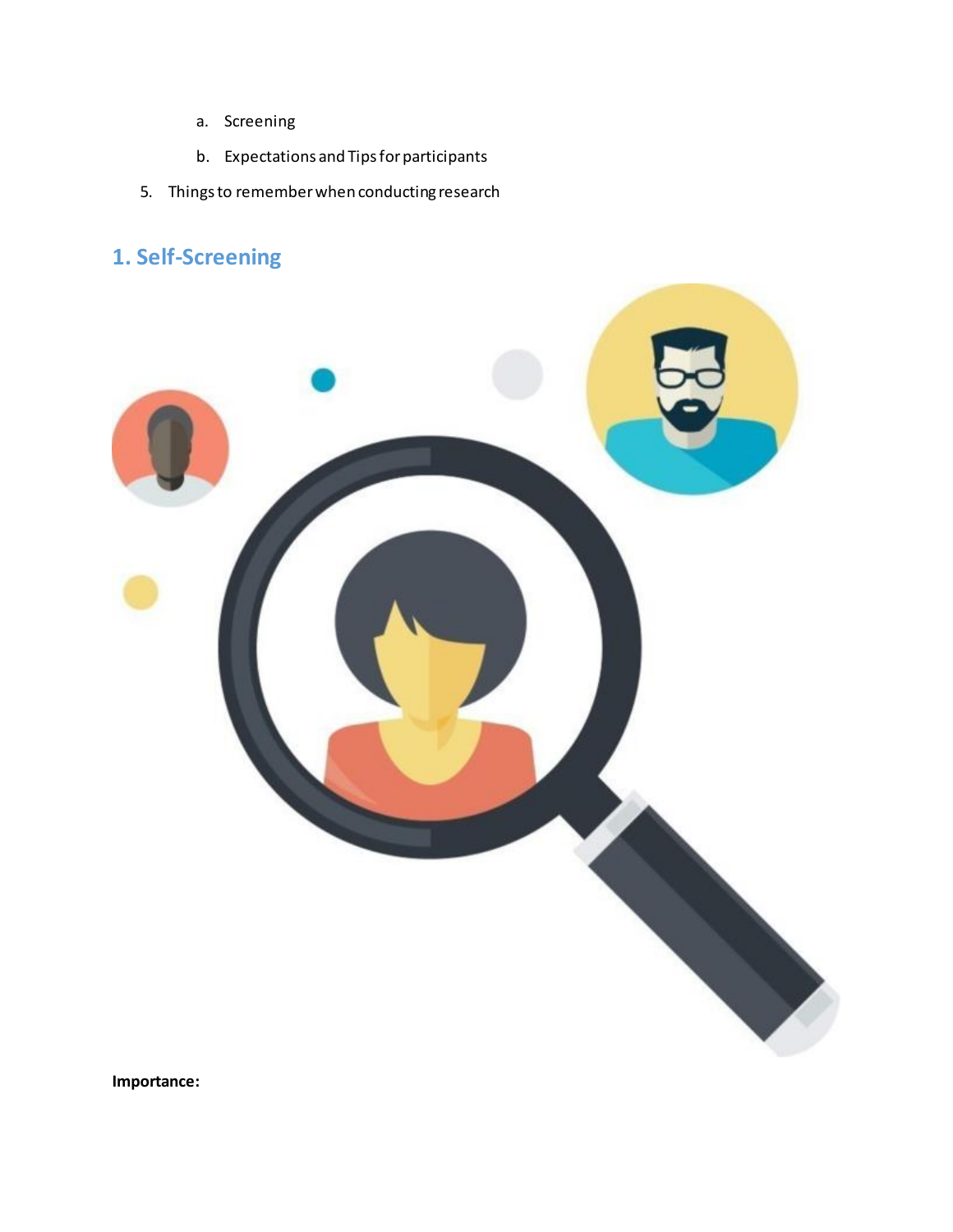**All faculty and staff** are required to **self-screen for COVID-19 symptoms** (fever, cough, shortness of breath) at the beginning and end of their shift to help avoid exposure to other staff and patients.

#### **How to Self-screen:**

- Take your temperature at home before you come to the Lurie Children's campus.
- Complete the online screening tool<sup>1</sup> at the beginning and end of each day that you come to the campus. If any questions are yes - notify your manager and DO NOT come to the campus. Tip: Take a screenshot of completed assessment.
- You will need to show that you have completed the form in order to enter the main hospital or office buildings.
- Campus Check-in and obtaining a Mask.

# **Employee Screening Tool** For COVID-19



**For additional information on self-screening, please refer to the Lurie COVID site:** <http://portal2/sites/incident-cmd/covid19/SitePages/Home.aspx>

**Any other specific concerns/questions you cannot find answers to on the COVID site, please reach out to:** COVID-19 Call Center (Lurie's) 312-227-5300 or Infection Prevention and Control x7-4290

**Please note:** If you do not have a thermometer at home, reach out to your Director/Supervisor and ask how you can receive an oral thermometer from Central Supply.

 $\ddot{\phantom{a}}$ 

<sup>1</sup><https://bit.ly/2UJgsa6>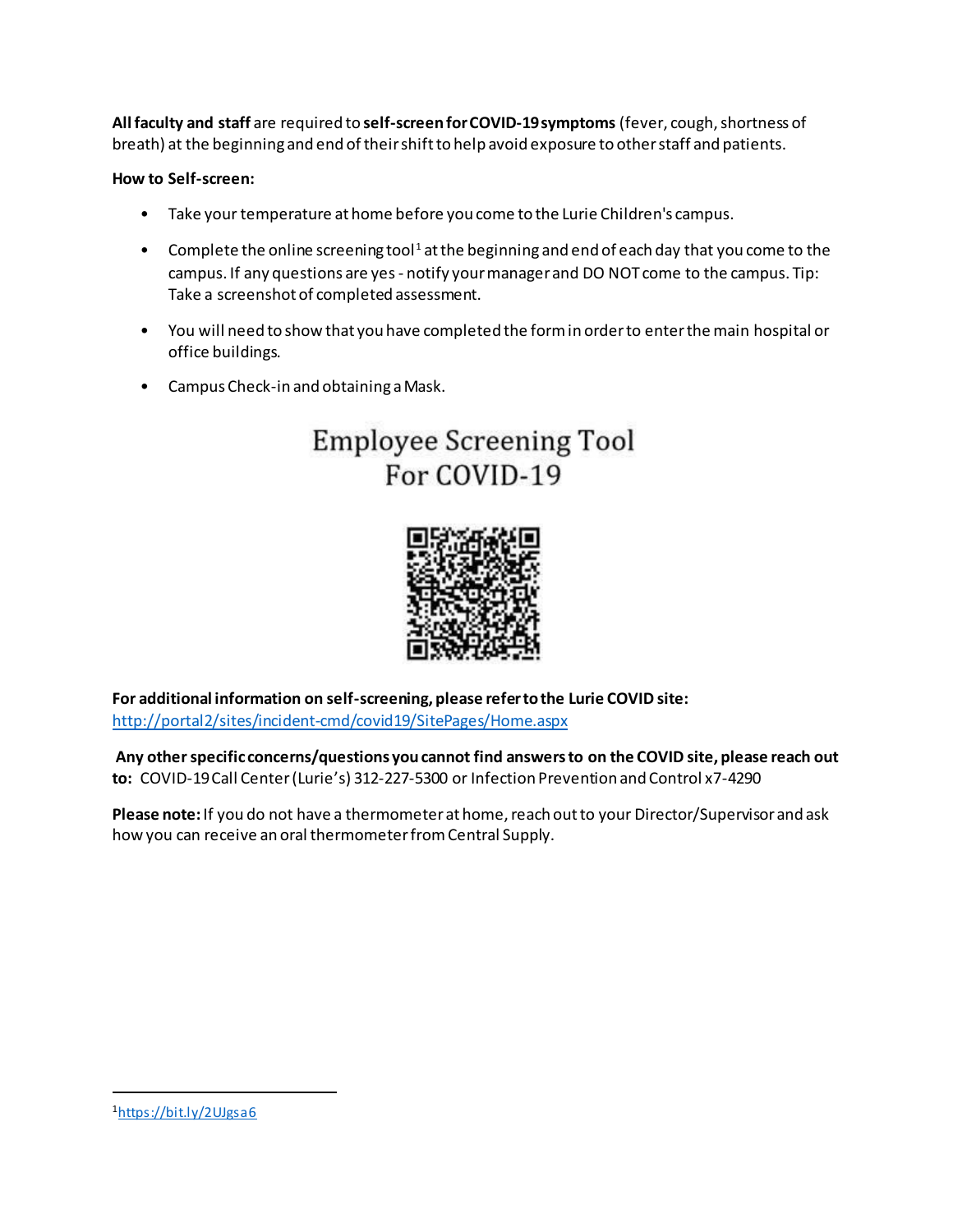### **2. Mask Requirements**



#### **Universal masking process (must be worn at all times):**

- One clean standard face mask will be provided at the beginning of the shift –this is referred as the "universal mask"
- This "universal"mask should be used until soiled, damaged/torn, or wet.
- Avoid touching "universal"mask with your hands if possible. If you must touch the "universal" mask, perform hand hygiene before and after touching the mask.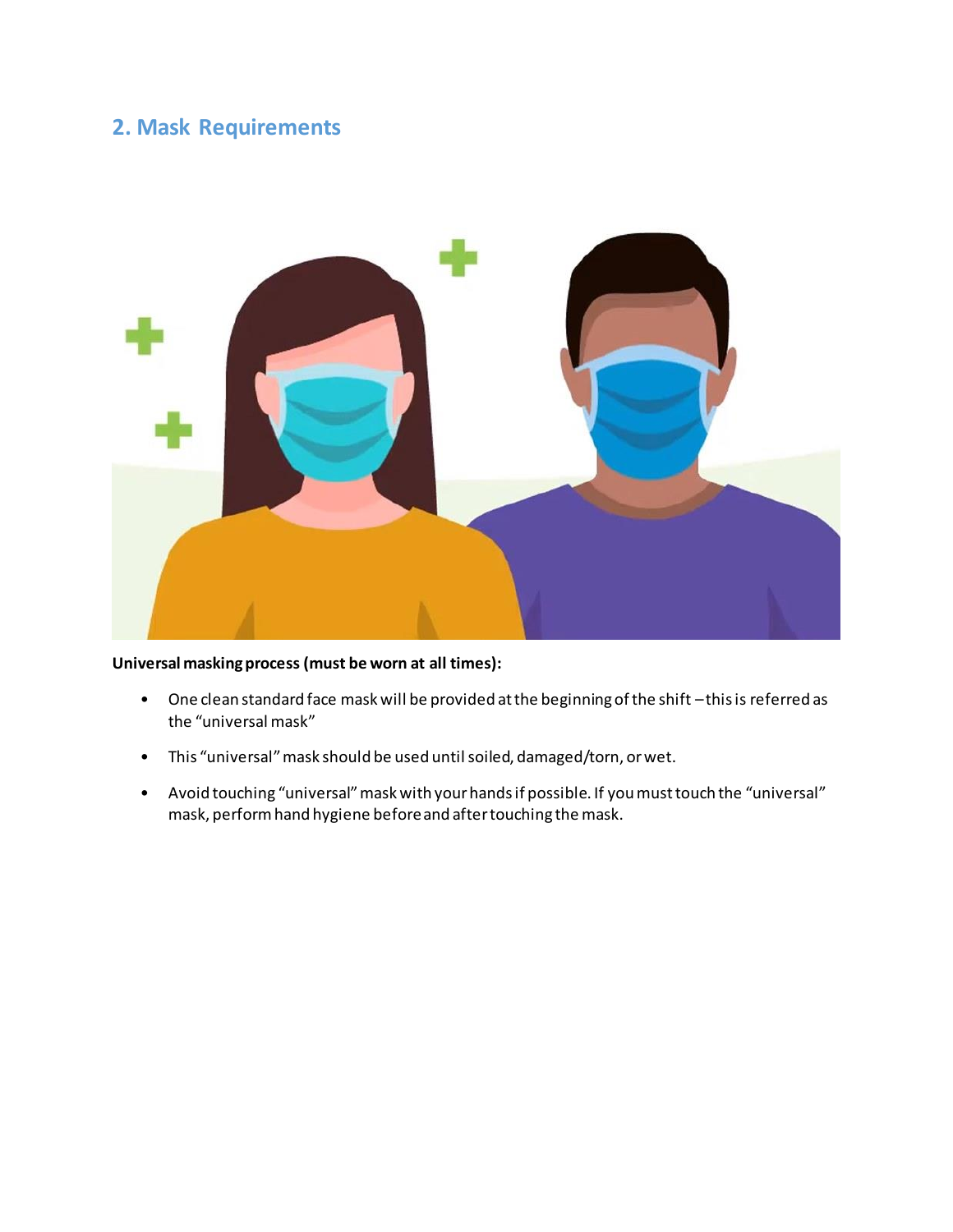

#### **Procedure for putting on a mask:**

- 1. Perform hand hygiene (wash hands with soap & water for 20 seconds or use hand sanitizer)
- 2. Hold the mask by the ear loops. Place a loop around each ear
- 3. Mold the stiff edge to the shape of your nose, ensuring nose is covered
- 4. Make sure the bottom of the masks covers your mouth and chin
- 5. Perform hand hygiene (wash hands with soap & water for 20 seconds or use hand sanitizer)

#### **Managing the mask throughout the work day:**

#### **Eating with a mask**

- 1. Hand hygiene
- 2. Remove mask
- 3. Place on clean paper towel
- 4. Hand hygiene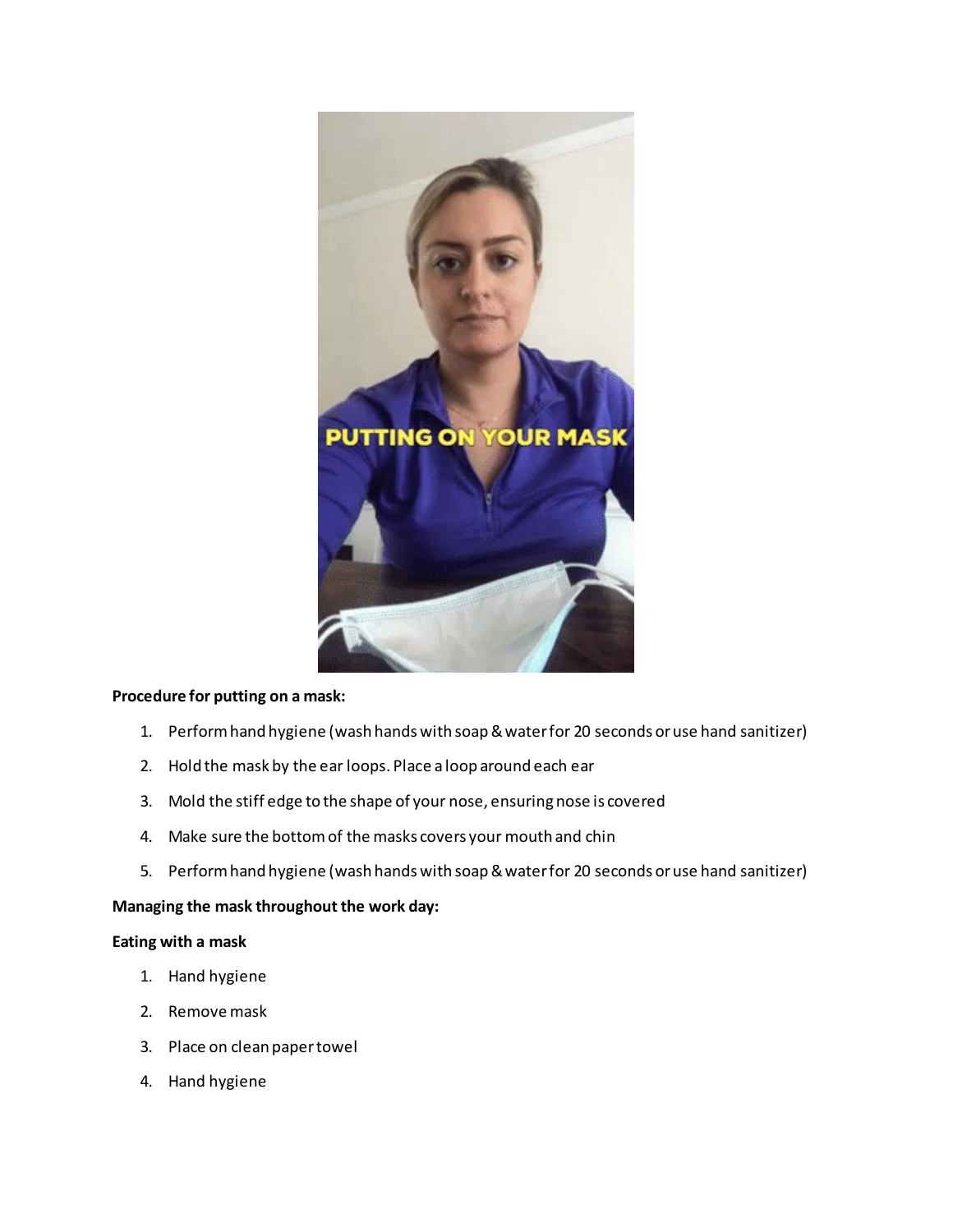#### **Taking a drink with a mask**

- 1. Hand hygiene
- 2. Remove one ear loop.
- 3. Take a drink
- 4. Replace the ear loop
- 5. Hand hygiene

#### **Procedure for removing a mask:**

- 1. Perform hand hygiene (wash hands with soap & water for 20 seconds or use hand sanitizer)
- 2. Avoid touching the front of the mask as it may be dirty. Only touch the ear loops.
- 3. Hold both ear loops and gently lift and remove the mask. Dispose of mask.
- 4. Perform hand hygiene (wash hands with soap & water for 20 seconds or use hand sanitizer)

## **3. Hand Hygiene**



**Hand Washing**



**When:**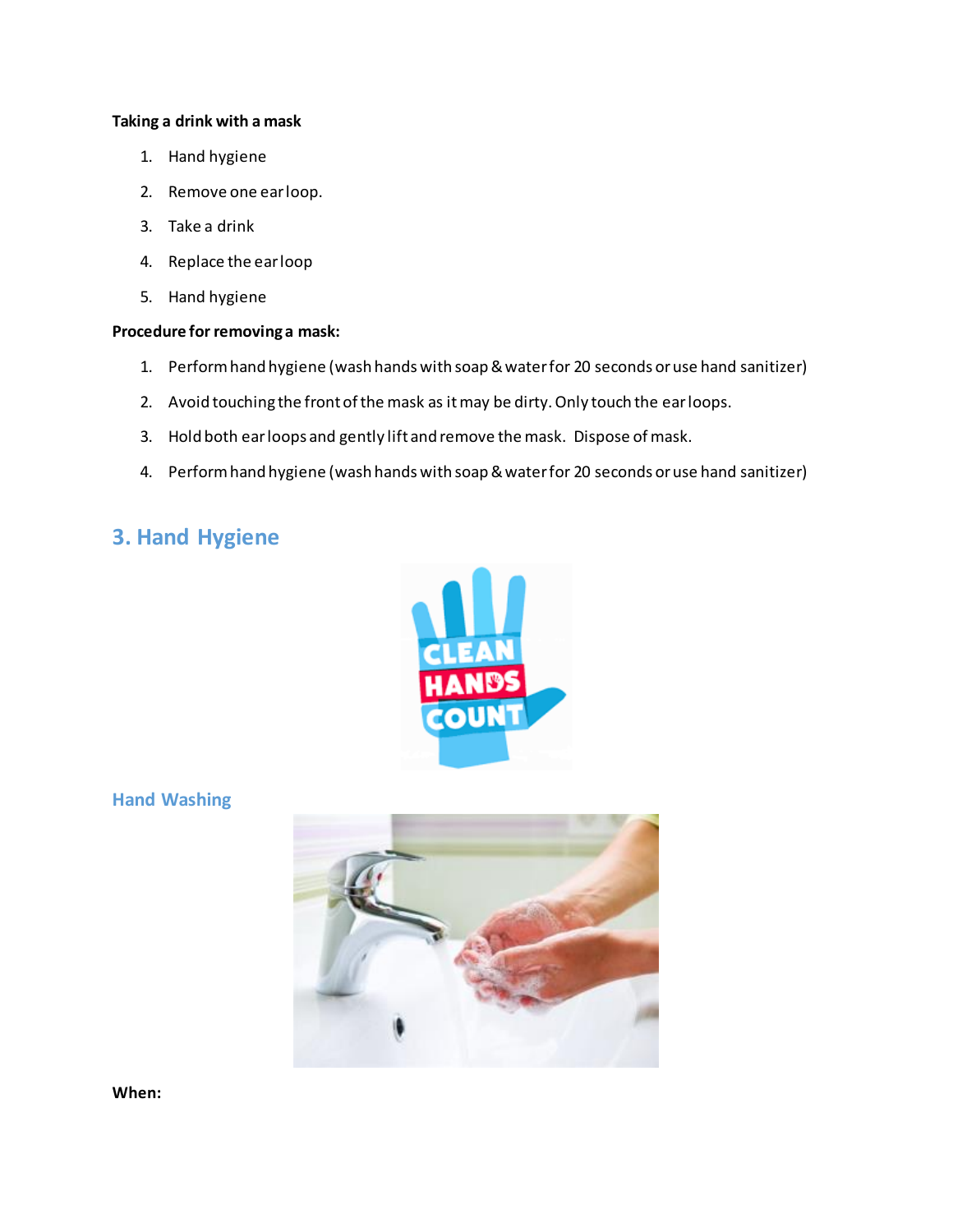- Anytime hands are visibly soiled
- Following contact with participants and their environment
- Before and after eating
- After using the restroom
- Before and after handling specimens
- When arriving at work
- After sneezing, coughing, blowing/wiping nose or mouth

#### **How to properly wash hands:**



*1 - 1) Vigorously wash with soap and water under a stream of warm water taking care to wash all fingers (don't forget your thumbs!), tops of both hands and palms around and under nailbed and around wrists for 20 seconds*



*2 - 2) 20 Seconds – How do you know it's been 20 seconds? Sing! "Happy Birthday" twice in your head. Don't like that song? No*  problem! You can sing the chorus to "The Sound of Music", "Jolene", "Staying Alive" "Love Shack", "Livin on a Prayer". If you *sing out loud: Clean lyrics go with Clean Hands!*



*3 - 3) Soap used should be institutional antibacterial liquid. No bar soap allowed.*



*4 - 4) Rinse thoroughly. Turn faucet off with a paper towel and toss. Take a new one and wipe off both hands.*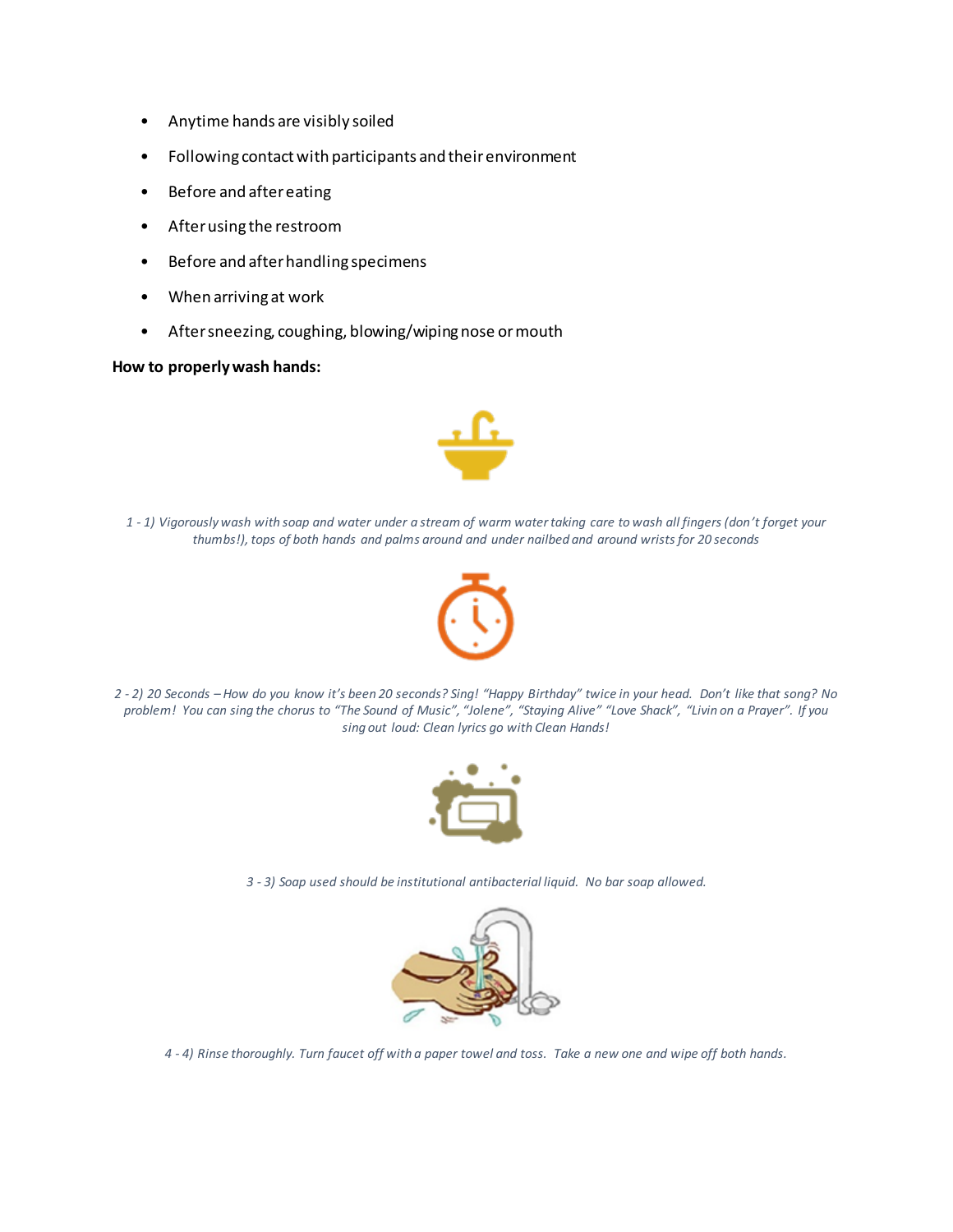#### **Hand Sanitizer:**

Reminder: Please use institutional-approved/provided Alcohol Based Hand Sanitizers (ABHS)

#### **When should ABHS be used:**

- When hands aren't visibly soiled
- When soap and water are not immediately available
- Before entry into participant treatment room and upon exit
- Before/after direct contact with participant
- Before donning (putting on) PPE and after doffing (removing) PPE
- After contact with body fluids, after sneezing, coughing or blowing/wiping your nose or mouth
- Before handling clean supplies

#### **Dry Skin?**

- Use institutionally provided hand emollients (lotions)
- Do not use lotions from outside the clinical environment. These lotions can negate the antibacterial effect of clinical hand soap by binding the active ingredient. Others can compromise glove integrity.

# **4. Participant and Family Safety**

#### **Screening Participants and Family**

**Patients AND families should be screened for COVID-19 prior to any on-site research visit. It recommended the screening occur at following time points:** 

- **1) At the time of scheduling the appointment**
- **2) Three (3) days prior to visit, and**
- **3) The day/night before visit**
- **4) On-site**

**For further guidance and information for patient/families, please refer to the Lurie COVID-19 site**: <http://portal2/sites/incident-cmd/covid19/SitePages/Home.aspx>

#### **Expectations and Tips for participants and families**

- At check-in on the 2nd floor, participants and families will be given a mask.
- Expectation of the participant and family to wear a mask when moving throughout the Campus includes:
	- To and from appointment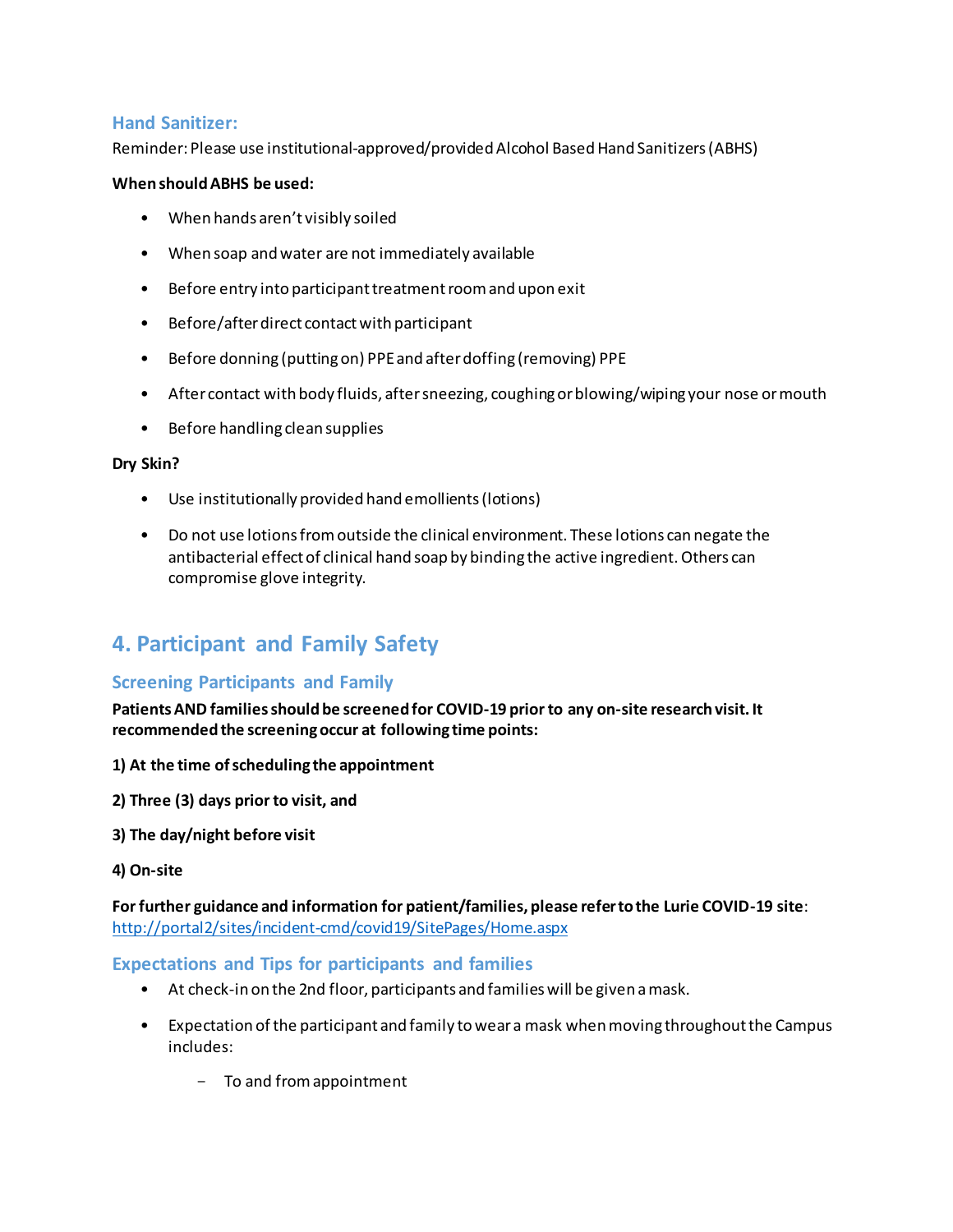- Any other area (Lab, x-ray, etc.)
	- This can be tough for the younger participants, but the parent/guardian must wear one.
- Participant and parent/caregiver can remove mask in appointment room but expectation is to put the mask back on when staff comes in/is in the room
- Keep room doors closed at all times
- If a short stay of 1-2 hours, please refrain from eating in order to reduce exposure.

## **5. Things to remember when conducting research**



#### **Workspaces and Equipment:**

- Wipe down desks/workspaces at the start and end of each shift and/or study visit
- Wipe down ALL equipment used during study visits (iPads, pens, devices, etc.) with an approved disinfectant following appropriate contact times

#### **Check-in with other areas:**

• To ensure following proper procedures for all areas, ask each department/location that research will be conducted on what their current procedures are to ensure safety!

#### **General rules while conducting research on Campus spaces:**

- Try to maintain 6-feet apart
- If possible, try to limit your travels around the campus locations